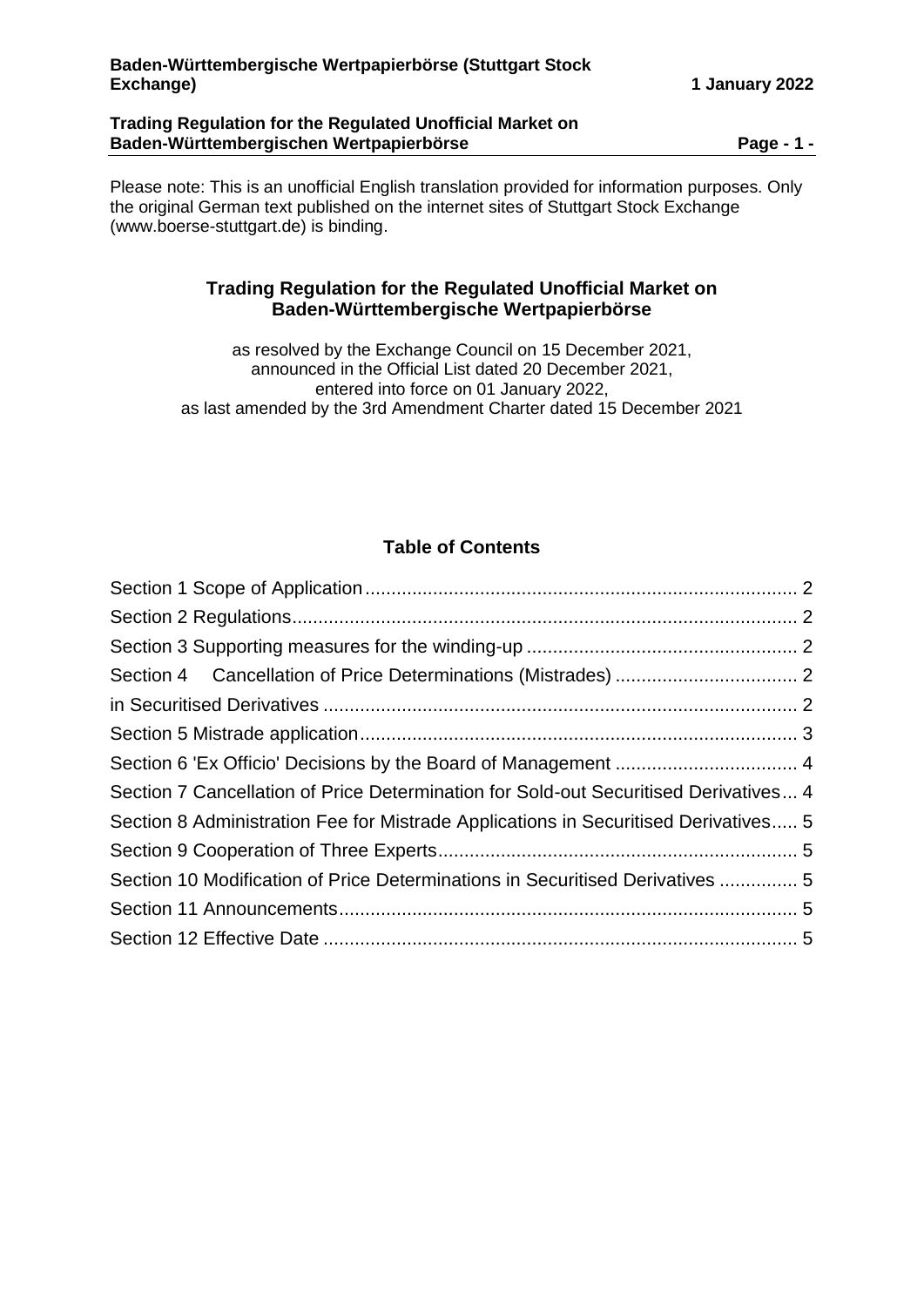#### **Trading Regulation for the Regulated Unofficial Market on Baden-Württembergischen Wertpapierbörse Page - 2 -**

### **Section 1 Scope of Application**

<span id="page-1-0"></span>The Trading Regulation regulates the course of trading in the Regulated Unofficial Market of Baden-Württembergische Wertpapierbörse including the settlement of transactions.

## **Section 2 Regulations**

- <span id="page-1-1"></span>(1) The prices determined on the Regulated Unofficial Market are stock exchange prices within the meaning of the Stock Exchange Act (*Börsengesetz*). They are subject to the supervision of the Exchange Supervisory Authority and the Trading Surveillance Office.
- (2) Prices in the Regulated Unofficial Market are determined in the ectronic trading system. Independently of this, the Administration Institution (*Freiverkehrsträger*) determines the type of price determination. The regulations of the Exchange Rules for the Baden-Württembergische Wertpapierbörse (*BörsO*) apply to trading on the Regulated Unofficial Market, with the exception of Part 1 in Chapter V of the BörsO (Admission, Listing and Inclusion of Securities). With regard to the cancellation and modification of price determination in the securities category Securitised Derivatives, the regulations of these trading rules apply exclusively; the regulations on the cancellation and modification of transactions in the exchange rules do not apply to the securities category Securitised Derivatives.
- (3) The conditions for trading on Baden-Württembergische Wertpapierbörse shall apply accordingly.
- (4) Transactions in Bonds that are included pursuant to section 7 para. 1 of the terms and conditions for the Regulated Unofficial Market on the Baden-Württemberg Stock Exchange are concluded under the suspensive condition that the bonds are legally created and that free negotiability and proper fulfilment are guaranteed. These transactions must be fulfilled on the second settlement day after the execution of the orders, but at the earliest on the day on which the transactions become effective by the occurrence of the conditions pursuant to sentence 1.

#### **Section 3 Supporting measures for the winding-up**

- <span id="page-1-2"></span>(1) Insofar as this is necessary to perform the tasks of the winding-up authority, the Board of Management may suspend or discontinue trading in financial instruments issued by the institution affected by winding-up measures. The Board of Management obliged to publish measures pursuant to sentence 1.
- (2) The exchange supervisory authority and the Federal Financial Supervisory Authority shall be informed immediately of any suspension or discontinuation of trading pursuant to para.1.
- <span id="page-1-4"></span><span id="page-1-3"></span>(3) Suspension and termination shall be announced by the Board of Management.

#### **Section 4 Cancellation of Price Determinations (Mistrades) in Securitised Derivatives**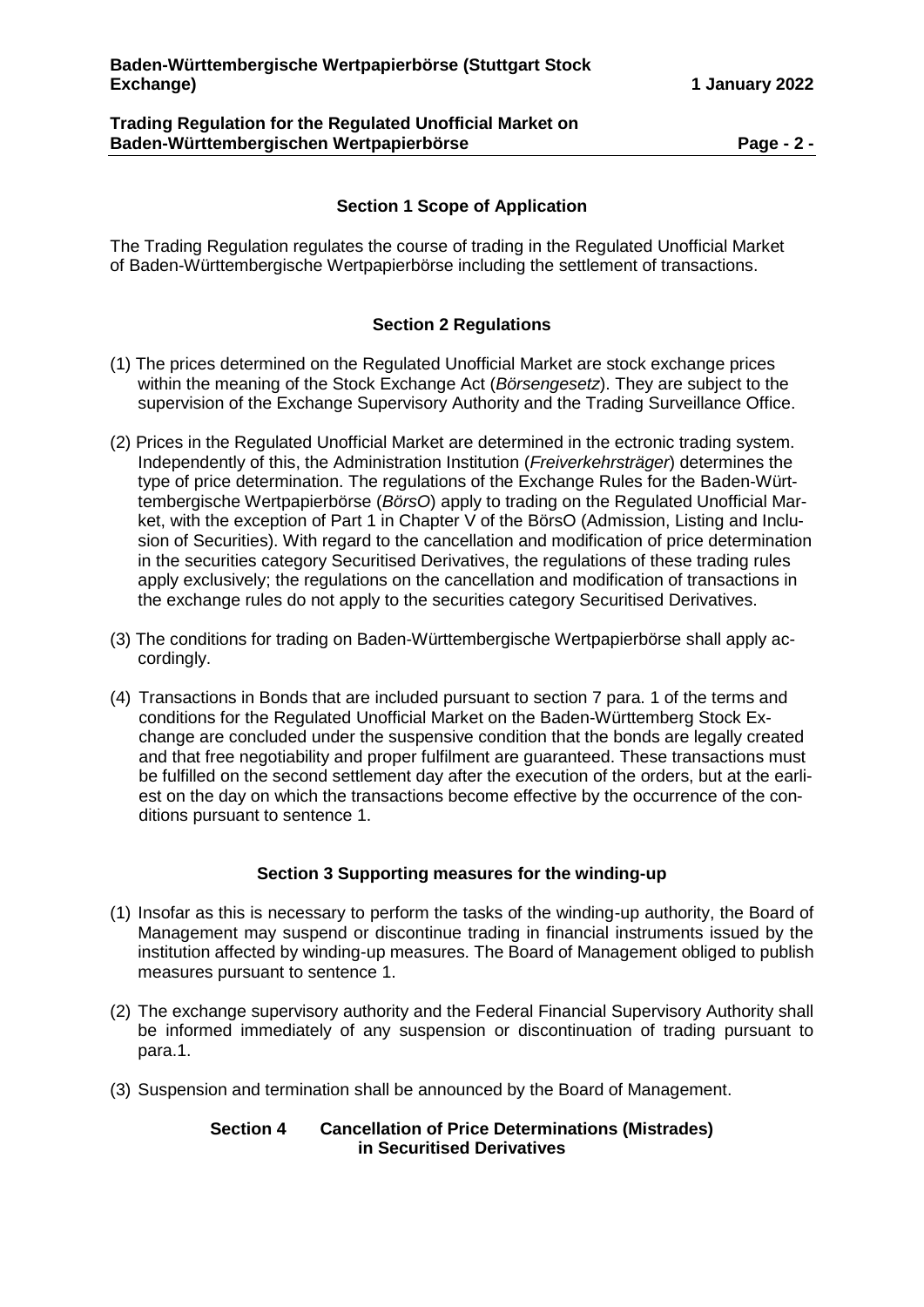### **Trading Regulation for the Regulated Unofficial Market on Baden-Württembergischen Wertpapierbörse Page - 3 -**

- (1) The Board of Management may cancel erroneous price determinations in Securitised Derivatives if the price deviates evidently and significantly from the true prevailing market situation, or if the QLP becomes aware of circumstances, after a price determination supported by the QLP's liquidity, that make it impossible to specify a counterparty.
- (2) Specifically, a price determination may be cancelled if:
	- 1. the price determination in question resulted from technical failure; or
	- 2. the price determination in question was based on a Market-Maker price information, or Order Upon Request, that was evidently not in line with prevailing market prices at the time of price determination; or
	- 3. the price determination in question was based on a Reference Market quote or price, and that Reference Market quote or price was subsequently corrected or revoked; or
	- 4. the price of the underlying instrument on which the calculation of the price of a Securitised Derivative is based (in the market in which price determination takes place) was corrected by an entity officially entrusted with price correction responsibility.
- (3) Incorrect entry of the order quantity shall not give rise to a right of cancellation with regard to price determination.
- (4) The Board of Management decides on the cancellation of a challenged price determination. When making such a decision, the Board of Management shall take into consideration both the interests of the trading participants in a price that corresponds to the actual prevailing market situation and the reliance of the trading participants in the validity of the price as determined and published. Specifically, the Board of Management's decision shall take into account the type of security concerned, the period of time elapsed since the erroneous price determination, the amount of damages incurred, as well as the divergence of the challenged price determination from the prevailing market price.
- (5) The Board of Management shall inform the affected trading participants of its decision. It will publish its decision on the Exchange's website (www.boerse-stuttgart.de), under a special "Mistrade" heading.

## **Section 5 Mistrade application**

- <span id="page-2-0"></span>(1) A price determination may be cancelled upon application by a trading participant.
- (2) Said application must contain the following information as a minimum with regard to each price determination challenged:
	- 1. the company name and address of the applicant;
	- 2. specification of the security (including WKN/ISIN);
	- 3. time of price determination;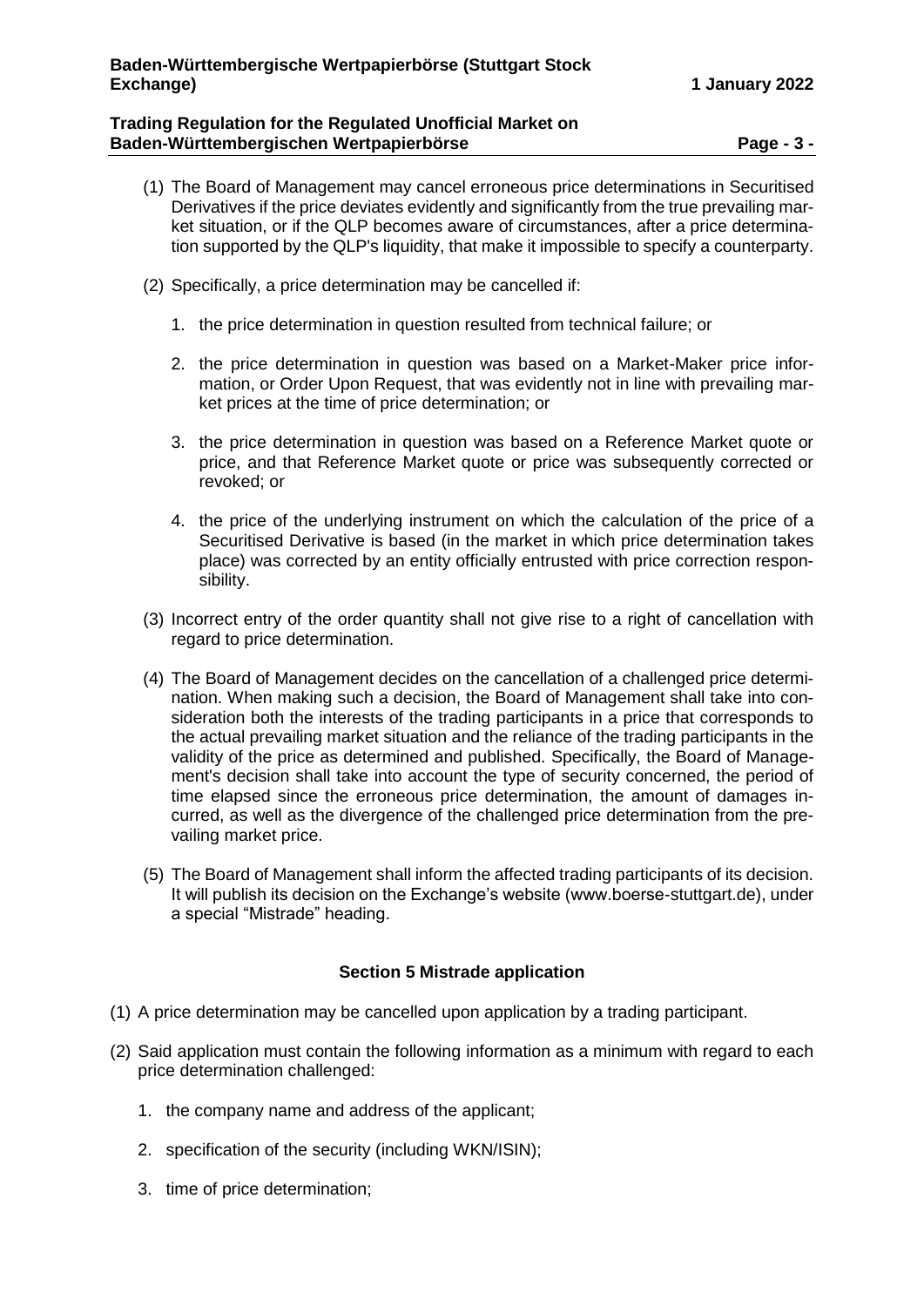#### **Trading Regulation for the Regulated Unofficial Market on Baden-Württembergischen Wertpapierbörse Page - 4 -**

- 4. trade price;
- 5. volume of price determination;
- 6. prevailing market price and information as to its calculation (e.g. calculation formula and associated factors). Where a security is covered by a Market-Maker, the Market-Maker shall also provide this information to the Board of Management when said Market-Maker is not the applicant; and
- 7. an explanation as to why incorrect price determination is claimed.
- (3) An application must be lodged with the Exchange's Board of Management without undue delay when becoming aware of the grounds for error correction, but in any case no later than two trading hours (based on the security's trading hours) after the challenged price determination, unless prompt transmission of the application was not possible due to force majeure. Said application may be submitted by e-mail (mistrade@boerse-stuttgart.de). In addition, advance notification of the lodging of said application shall be given by telephone (+49 711 222985-682). In exceptional circumstances, an announcement by phone shall be sufficient, provided that the application is submitted by e-mail without undue delay.
- (4) The application of the respective enterprise shall apply to the entire matter concerning the specified securities ID numbers for a period of two hours. This shall apply independently of order size and the parties who took part in the individual price determinations. The applicant shall forward a copy of the application to its compliance unit for their information. Notwithstanding the two-hour deadline, in special exceptional cases, price determinations of the current or the immediately preceding Exchange trading day may also be cancelled.
- (5) Where an application is not lodged in time, or any of the information specified in paragraph 2 is missing, said application will generally be rejected.

## **Section 6 'Ex Officio' Decisions by the Board of Management**

- <span id="page-3-0"></span>(1) The Board of Management is authorised to cancel any price determination *ex officio* in special cases. In justified exceptional cases, the Board of Management may cancel price determinations of the current or the immediately preceding Exchange trading day even in the absence of an application lodged in good time. The same shall apply if an application does not contain the details required pursuant to section 5 para.2. If the orderly settlement of trades is impossible already at the time of price determination, the Board of Management will decide upon the cancellation of such price determination, *ex officio*.
- (2) Section 4 para. 4 and 5 shall apply *mutatis mutandis*.

## <span id="page-3-1"></span>**Section 7 Cancellation of Price Determination for Sold-out Securitised Derivatives**

If the QLP is unable to specify a counterparty pursuant to section 5 para. 1 (especially in the case of sold-out or redeemed issues), upon application by the QLP or Market-Maker (as defined for the EUWAX trading segment), the Board of Management may also cancel the trade even if the prerequisites set out in section 5 para. 2 are not met, or the deadline pursuant to section 5 para. 3 has been missed.